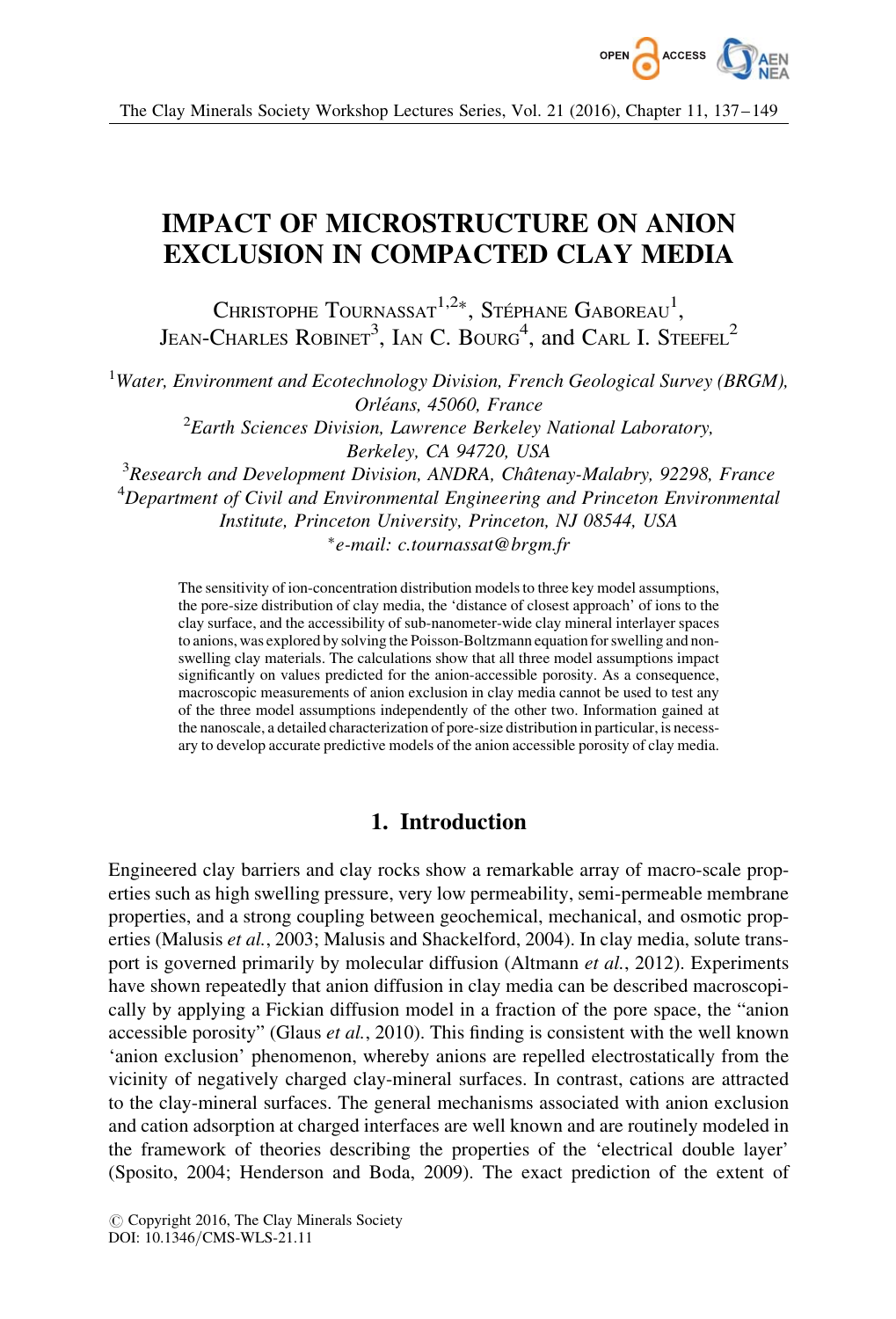anion exclusion in clay materials is, nevertheless, not straightforward. For example, current theories cannot predict precisely the significant difference between anion exclusion in bentonite clay barriers and in clay rocks. In compacted Na-saturated bentonite, anion-accessible porosity is highly sensitive to ionic strength and to the effective dry bulk density of the montmorillonite clay fraction (Van Loon et al., 2007). At low ionic strength and high compaction, the anion-accessible porosity can drop to values that are  $\leq 5\%$  of the total porosity value. In highly indurated clay rocks, in contrast, anion-accessible porosity is within a narrow range (30–70% of the total porosity) and exhibits little sensitivity to ionic strength or mineralogy (Descostes *et al.*, 2008; Jacquier et al., 2013). From this simple observation, a consistent model is clearly still not available for quantitative prediction of anion exclusion on the basis of macroscopically measurable properties in different clay materials and as a function of *in situ* conditions. In the following, a description is given about how information gained at the nanoscale through innovative microstructure characterization techniques and modeling methods is required to predict ion distributions in the pore space of nanoporous clay media, and the limits of current models of anion exclusion in clay media are highlighted.

# 2. Poisson-Boltzmann models of ion distribution in the electrical double layer

#### 2.1. Non-overlapping diffuse layer in 1:1 electrolyte (e.g. NaCl)

The electrical double layer (or EDL) can be subdivided conceptually into a 'Stern layer' containing inner- and outer-sphere surface complexes and a 'diffuse layer' containing ions that interact with the surface through long-range electrostatics. The ionic-charge distribution in the EDL is related to the potentials of mean force for the various ions. A simple yet powerful description of this distribution is achieved in the framework of the modified Gouy-Chapman (MGC) model with the underlying assumption that these potentials of mean force are related solely to the local magnitude of the electrostatic potential (Sposito, 2004).

In the MGC model, in the case of an infinite flat surface, ion concentrations in the diffuse layer  $(c_i)$  follow a Boltzmann distribution:

$$
c_i(y) = c_{i0} \cdot \exp\left(\frac{-z_i \cdot F \psi(y)}{R \cdot T}\right) \tag{1}
$$

where y is the distance to the edge of the diffuse layer,  $z_i$  and  $c_i$  are the valence of species  $i$  and its concentration in bulk liquid water, respectively,  $F$  is the Faraday constant  $(96,485 \text{ C mol}^{-1})$ , R is the ideal gas constant  $(8.314 \text{ J K}^{-1} \text{ mol}^{-1})$ , and T is absolute temperature (K). The electrostatic potential is calculated from the Poisson equation:

$$
\frac{d^2\psi y}{dy^2} = -\frac{1}{\varepsilon} \sum_i z_i \cdot \mathbf{F} \cdot c_i(y)
$$
\n(2)

where  $\varepsilon$  is the dielectric permittivity of water (78.3  $\times$  8.85419  $\times$  10<sup>-12</sup> F m<sup>-1</sup> at 298 K).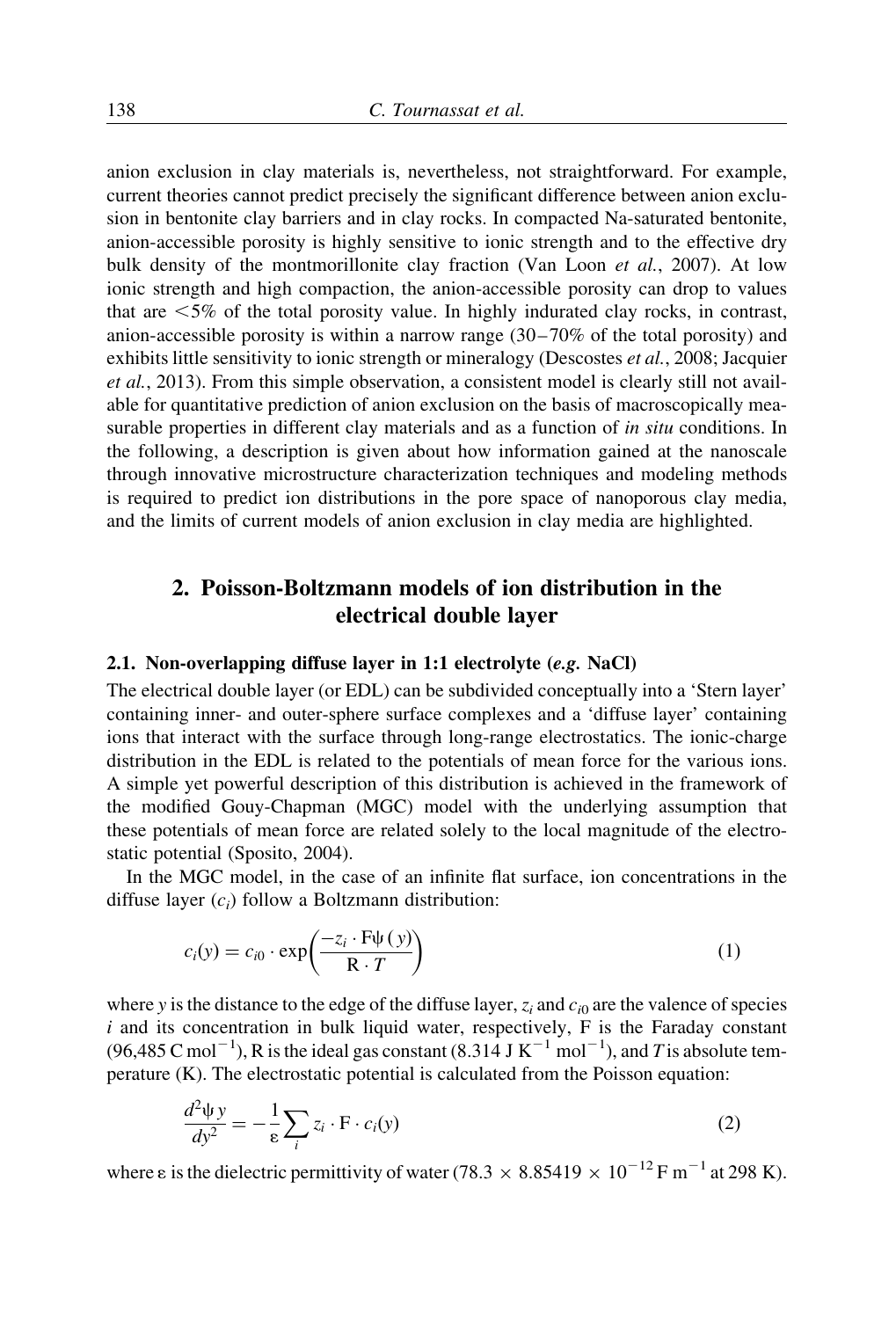For simple cases, equations 1 and 2 can be solved analytically. For example, in the case of a 1:1 electrolyte such as NaCl in contact with a single surface, the electrostatic potential at a position y is given by:

$$
\frac{\mathbf{F} \cdot \psi(\mathbf{y})}{\mathbf{R} \cdot T} = 4 \arctanh\left[\tanh\left(\frac{\mathbf{F} \cdot \psi_0}{4 \cdot \mathbf{R} \cdot T}\right) \times \exp\left(-\kappa \cdot \mathbf{y}\right)\right]
$$
(3)

where  $\kappa$  is the inverse of the Debye length ( $\kappa^{-1}$  in m):

$$
\kappa = \sqrt{\frac{2 \cdot F^2 \cdot 1000 \cdot I}{\epsilon \cdot R \cdot T}}
$$
(4)

and  $\psi_0$  is the electrostatic potential at the edge of the diffuse layer:

$$
\frac{\mathbf{F} \cdot \psi_0}{\mathbf{R} \cdot T} = -2 \cdot \operatorname{arcsinh}\left(\frac{\mathbf{F}^2 \cdot |\sigma|}{2 \cdot \kappa \cdot \mathbf{\epsilon} \cdot \mathbf{R} \cdot T \cdot \mathbf{N}_A}\right) \tag{5}
$$

In equations  $4-5$ , I is the dimensionless ionic strength,  $N_A$  is Avogadro's constant  $(6.022 \times 10^{23} \text{ mol}^{-1})$ , and  $\sigma$  is the surface charge density (C m<sup>-2</sup>).

By integrating equation 3 an 'anion exclusion distance' can be calculated which corresponds to an equivalent distance from which anions are completely excluded:

$$
d_{ex} = \frac{2}{\kappa} \left[ 1 - \exp\left(\frac{F \cdot |\psi_0|}{2 \cdot R \cdot T}\right) \right]
$$
 (6)

Equation 6 has proved successful at predicting measured anion exclusion distances in very dilute montmorillonite dispersions, thus validating the MGC modeling approach for the case of non-overlapping diffuse layers, i.e. the case where the distance between clay particles is sufficiently great that their diffuse layers do not influence each other (Sposito, 1992).

#### 2.2. Compacted clay systems with overlapping diffuse layers in 1:1 electrolyte

In compacted clay systems, the hypothesis of non-overlapping diffuse layers may be invalid, particularly at low salinities or high dry bulk densities. The existence of overlapping diffuse layers can be taken into account by solving equations 1 and 2 numerically for the case of slit-shaped pores between parallel, negatively charged clay surfaces. No means exists, unfortunately, to determine a model-independent value of the electrostatic potential at a surface (Stumm et al., 1976). Direct measurements of ion concentration as a function of distance from a surface also remain extremely arduous, though techniques such as X-ray reflectivity offer some promise in this regard (Bu et al., 2006; Luo et al., 2006). As a consequence, current estimates of the accuracy of the MGC model in compacted clay systems rely primarily on comparisons with the predictions of other models that use more detailed descriptions of the properties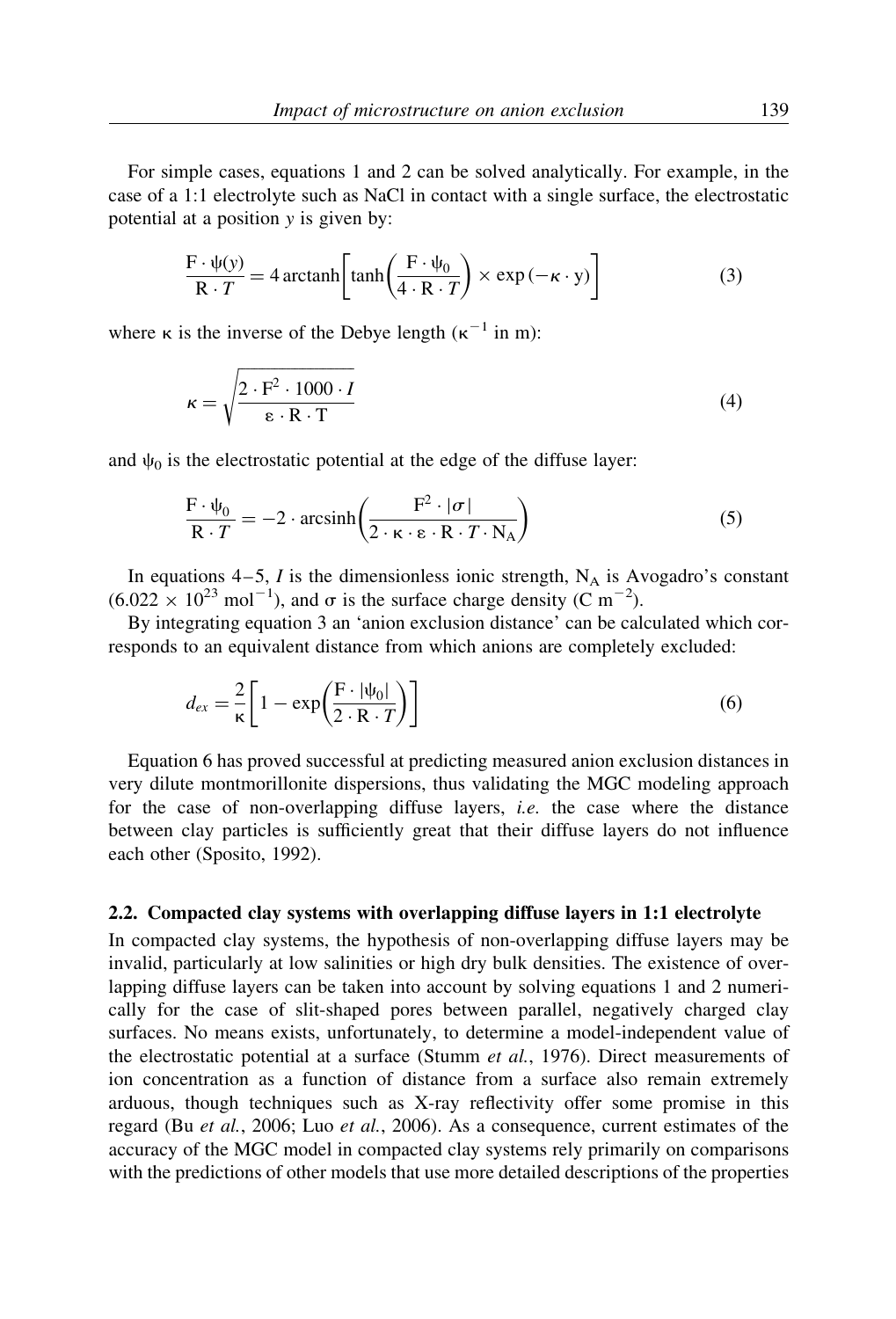of interfacial liquid water. In the two last decades, molecular-dynamics (MD) simulations have emerged as a powerful technique to unravel the behavior of water and ions in the vicinity of clay-mineral surfaces. Most MD-simulation studies of clay– water interfaces have focused on the structure of the Stern layer (Sposito et al., 1999; Greathouse and Cygan, 2006). The few studies that examined the structure of the diffuse layer (*i.e.* beyond the Stern layer) at clay-mineral surfaces found that the MGC model yielded remarkably accurate predictions, including in systems where diffuse layers overlap, especially if an effective charge for the wall beyond the Stern layer is calibrated on the molecular simulation results (Marry *et al.*, 2002; Tournassat et al., 2009; Bourg and Sposito, 2011; Tinnacher et al., 2016). Those results are in agreement with seminal Monte-Carlo (MC) simulations of the EDL structure, consisting of discrete hard-sphere ions immersed in an implicit solvent, which demonstrate that the MGC model can give accurate results in the case of a 1:1 electrolyte in the vicinity of a charged surface (Carnie and Torrie, 1984).

### 2.3. Clay systems with multivalent or high-salinity electrolytes

According to MC simulations, the MGC model yields accurate predictions if both anion and cation are monovalent, if  $c_{i0}$  does not exceed 0.1 mol dm<sup>-3</sup>, and if the surfacecharge density is not too high (this last condition is fulfilled for clay-mineral surfaces). When divalent (or multivalent) ionic species are present, the MGC model disagrees with MC simulation results under most conditions because it ignores ion-ion correlations in the EDL. For example, for 2:1 electrolytes, the model is inaccurate at salt concentrations of  $>0.005$  mol dm<sup>-3</sup> (Carnie and Torrie, 1984). According to these results, the MGC model should be inaccurate for most, if not all, conditions encountered in natural systems: in low ionic-strength systems, divalent cations  $(Ca^{2+}, Mg^{2+})$  and anions  $(SO<sub>4</sub><sup>2</sup>)$  represent a non-negligible, if not a major, fraction of adsorbed ions; in high ionic-strength systems, monovalent cations and anions  $(Na^+, Cl^-)$  are often the principal species, but the MGC model becomes inaccurate under these conditions in any case. Recent MD simulations, however, suggest that MC simulations with an implicit solvent such as those of Carnie and Torrie (1984) may tend to underestimate the range of conditions over which the MGC model is valid (Tournassat et al., 2014).

# 3. Microstructural parameters affecting macroscopic ion distribution

#### 3.1. Porosity calculation: where the solid ends and the pore begins

### 3.1.1. Mean layer density

If the dry bulk density ( $\rho_{bd}$ ) of a clay medium and the mean clay-mineral layer density ( $\rho_{\text{layer}}$ ) are known, calculation of the porosity ( $\theta$ ) is straightforward:

$$
\theta = 1 - \frac{\rho_{bd}}{\rho_{layer}}\tag{7}
$$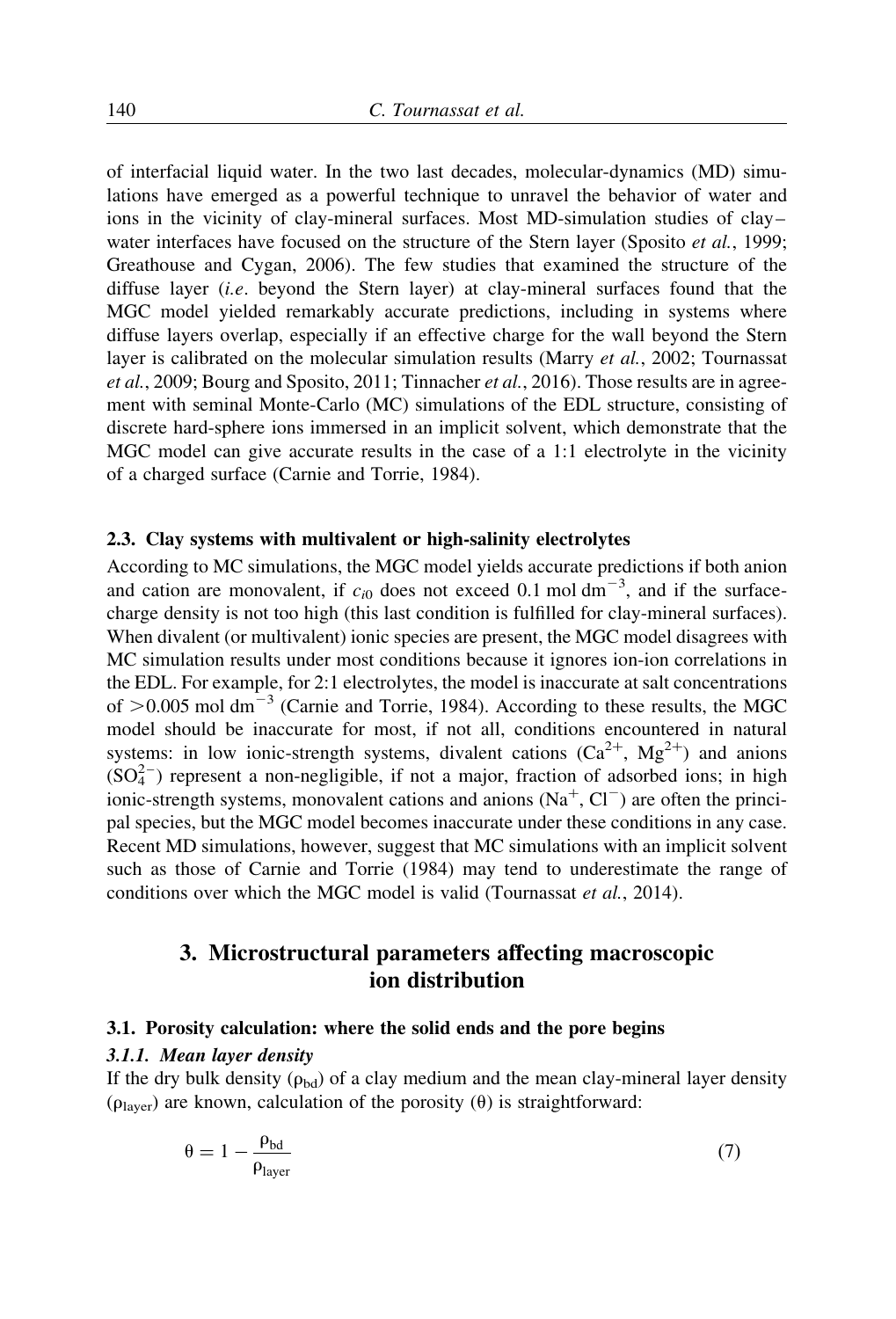The mean layer density is an ill-defined parameter, however. The layer density is defined by the ratio of the mass  $(m_{\text{layer}})$  and volume of a clay mineral layer  $(V_{\text{layer}})$ . The latter can be expressed as the product of the surface area of the layer in the *ab* crystallographic plane,  $S_{ab,layer}$ , and the thickness of the layer, t:

$$
\rho_{\text{layer}} = \frac{m_{\text{layer}}}{V_{\text{layer}}} = \frac{m_{\text{layer}}}{S_{ab,\text{layer}} \cdot t} \tag{8}
$$

While the terms  $m<sub>layer</sub>$  and  $S<sub>ab,layer</sub>$  can be defined rigorously on a crystallographic basis, the term t cannot because the exact boundary between the solid and pore space is not imposed by crystallography alone. Only two values related to the layer thickness can be quantified unambiguously based on crystallography: the distance between the two planes of apical oxygen atoms across a layer,  $t_{O-O}$ , and the layer-to-layer distance,  $t_{\text{int}}$ , i.e. the thickness of one layer plus one interlayer space (Figure 1). These two values are not necessarily representative of the thickness of interest, however. Alternatively, the layer density can be measured with volumetric methods, but the measured density is dependent on the distance of closest approach of the probe molecules and, thus, on the effective thickness of the layer probed by



Figure 1. Schematic representation of the various values of layer thickness that can be considered in the calculation or measurement of clay-mineral layer density. The term 'ideal' refers to the fact that only one clay-mineral layer would be probed by the technique. The variables  $t_w$  and  $t_g$  refer to the effective layer thickness measured using water or gas molecules.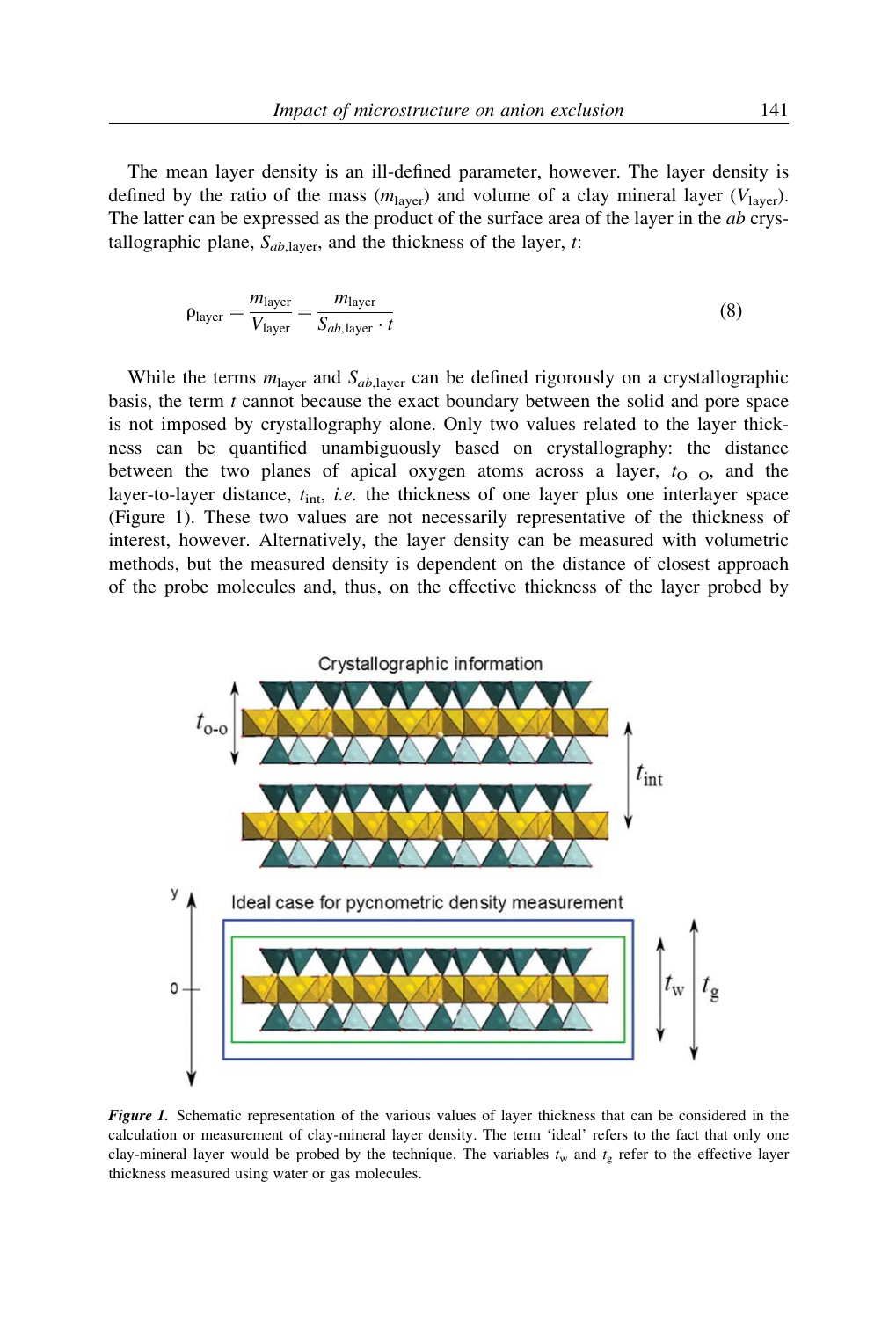the technique  $(t<sub>s</sub>$  in Figure 1). In addition, for swelling clay minerals, volumetric density measurements are carried out under conditions in which clay-mineral layers are stacked. The related density is, thus, representative of a mix of layer thicknesses between  $t_{\text{int}}$  and  $t_{\text{g}}$ .

#### 3.1.2. Effective thickness of hydrated clay layers

The pore space is the volume within which ion-distribution models (such as the MGC model) are applied. It is, thus, convenient to define an effective layer thickness value  $(t_w)$  such that the density of pore water equals the density of bulk liquid water  $(\sim 1 \text{ kg dm}^{-3})$ . Abundant experimental and molecular modeling evidence indicates that water molecules are highly structured within  $\sim$ 1 nm of clay-mineral surfaces, however. The density layering of water near clay surfaces can be described by a density function  $\rho_w(y)$ , where  $y = 0$  refers to the position of the apical oxygen atoms of the clay-mineral layer. If the water-density oscillations extend up to a distance  $y_1$ (or alternatively if  $y_1$  is the location of the pore mid-plane), it is possible to fit a  $t_w$ value such that:

$$
\frac{1}{y_1 - 1/2 \cdot (t_w - t_{0-0})} \int_{1/2 \cdot (t_w - t_{0-0})}^{y_1} \rho_w(y) \cdot dy \approx 1 \text{ kg dm}^{-3}
$$
(9)

Application of equation 9 to water-density profiles in MD simulation of pores with a range of pore sizes down to the two-layer (2W) hydrate (Tournassat et al., 2009; Bourg and Sposito, 2011; Hedstrom and Karnland, 2012; Holmboe and Bourg, 2014) yields  $t_w$ values of 9.1  $\pm$  0.3 Å. This value is significantly smaller than the  $t_{\text{int}}$  value of dry montmorillonite ( $\sim$ 10 Å, depending on the type of interlayer cation). Using available structure parameters (Tournassat and Appelo, 2011), an effective layer density of 2.93  $\pm$  0.1 kg dm<sup>-3</sup> can be calculated. This value is greater than the frequently reported montmorillonite pycnometric density of  $\sim$  2.7 kg dm<sup>-3</sup>, which corresponds to a layer thickness of 9.9 Å (close to the  $t_{int}$  value). For non-swelling clay minerals (such as illite), the thickness value,  $t_{\sigma}$ , should be a good proxy for the 'operational' layer thickness because the layers in the inner part of the particles dominate over the layers located on the outer part of the particles.

#### 3.2. Distance of closest approach and total exclusion volumes

Water molecules can approach the surface more closely than ions located in the diffuse layer. In the MGC model, this effect is taken into account through a 'distance of closest approach' for ions. The accuracy of the MGC model compared to MD results depends on the choice of this distance of closest approach. As a working hypothesis, a distance of 3.5 Å from the apical oxygen atoms can be considered (Tournassat *et al.*, 2009). With this hypothesis, a normalized volume of water corresponding to a thickness of  $\sim$  1 Å on each surface is considered to be free of ions.

In addition, studies of anion exclusion in clay media sometimes use the simplifying assumption that anions are completely excluded from sub-nanometer-wide clay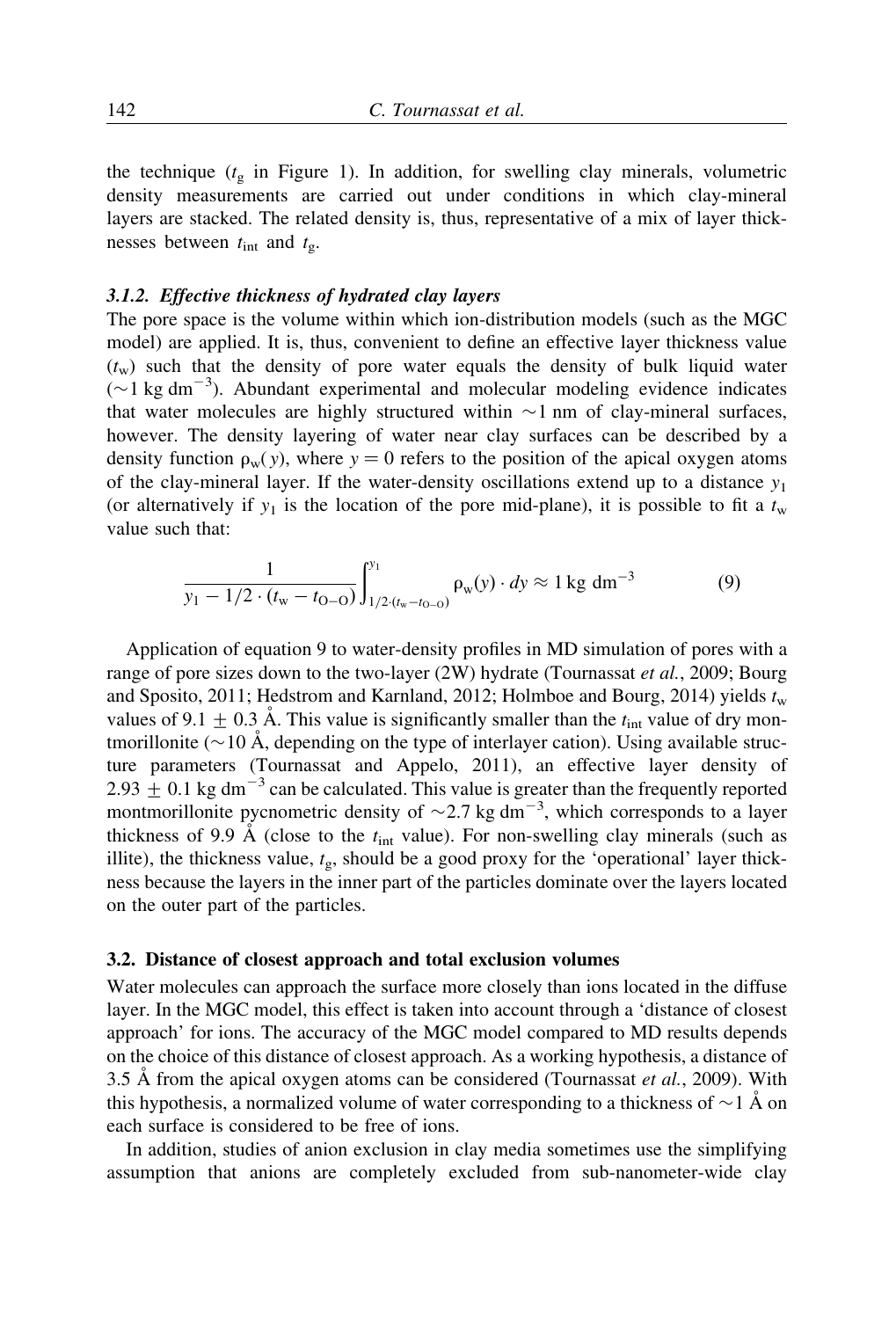interlayer nanopores (Churakov and Gimmi, 2011). The accuracy of this approximation remains unconfirmed. Only two studies have attempted to quantify anion exclusion in the two- and three-layer hydrates of Na-montmorillonite using MD simulations (Rotenberg et al., 2007; Hedstrom and Karnland, 2012). The results of those two studies were contradictory: the former predicted a total  $Cl^-$  exclusion from the hydrated interlayer while the latter showed the opposite. Differences in the systems investigated may at least partly explain this discrepancy: Rotenberg et al. (2007) studied the two-layer (2W) interlayer hydrate (where the width of the interlayer nanopore equals the thickness of two water monolayers,  $\sim$  6 Å), while Hedstrom and Karnland (2012) studied a threelayer (3W) hydrate.

#### 3.3. Pore-size distribution

A key measure of pore size is that of the smallest pore dimension, often referred to as the pore width. If the clay mineral is homogeneous and the basal surfaces are perfectly parallel, the mean pore width  $(\overline{t_{\text{pore}}})$  can be calculated according to:

$$
\overline{t_{\text{pore}}} = \frac{2\theta}{\rho_{\text{bd}} \times SSA_{\text{particle}}}
$$
(10)

where  $SSA<sub>particle</sub>$  is the specific surface area of the clay-mineral particle, assuming that this surface area is largely dominated by the basal surfaces.

As a first approximation, the anion-accessible porosity of clay media can be predicted by applying the MGC model in a slit-shaped pore of width  $t_{\text{pore}}$ . This simple calculation may underestimate measured values of the anion-accessible porosity, however, because the anion exclusion distance,  $d_e$ , is sensitive to pore width in small pores (in conditions where the diffuse layers overlap) but not in larger pores. A closer agreement between experimental results and MGC model predictions can be obtained by assuming that clay media have a non-homogeneous pore-size distribution, which implies that anionaccessible porosity is sensitive to the pore-scale microstructure of clay media (Tournassat and Appelo, 2011; Muurinen et al., 2013).

# 4. Sensitivity of anion-exclusion predictions to microstructural parameters

### 4.1. Modeling strategy

In the following, the effects of the various uncertainties identified in the previous section are evaluated in terms of their effect on predictions of the anion-accessible porosity. This analysis is carried out first for compacted montmorillonite samples and then for compacted illite samples.

Mean ion concentrations in the entire pore space,  $\overline{C}_1$ , were evaluated by discretizing the pore-width distribution into representative domains with discrete pore widths,  $t_{\text{pore}}$ ,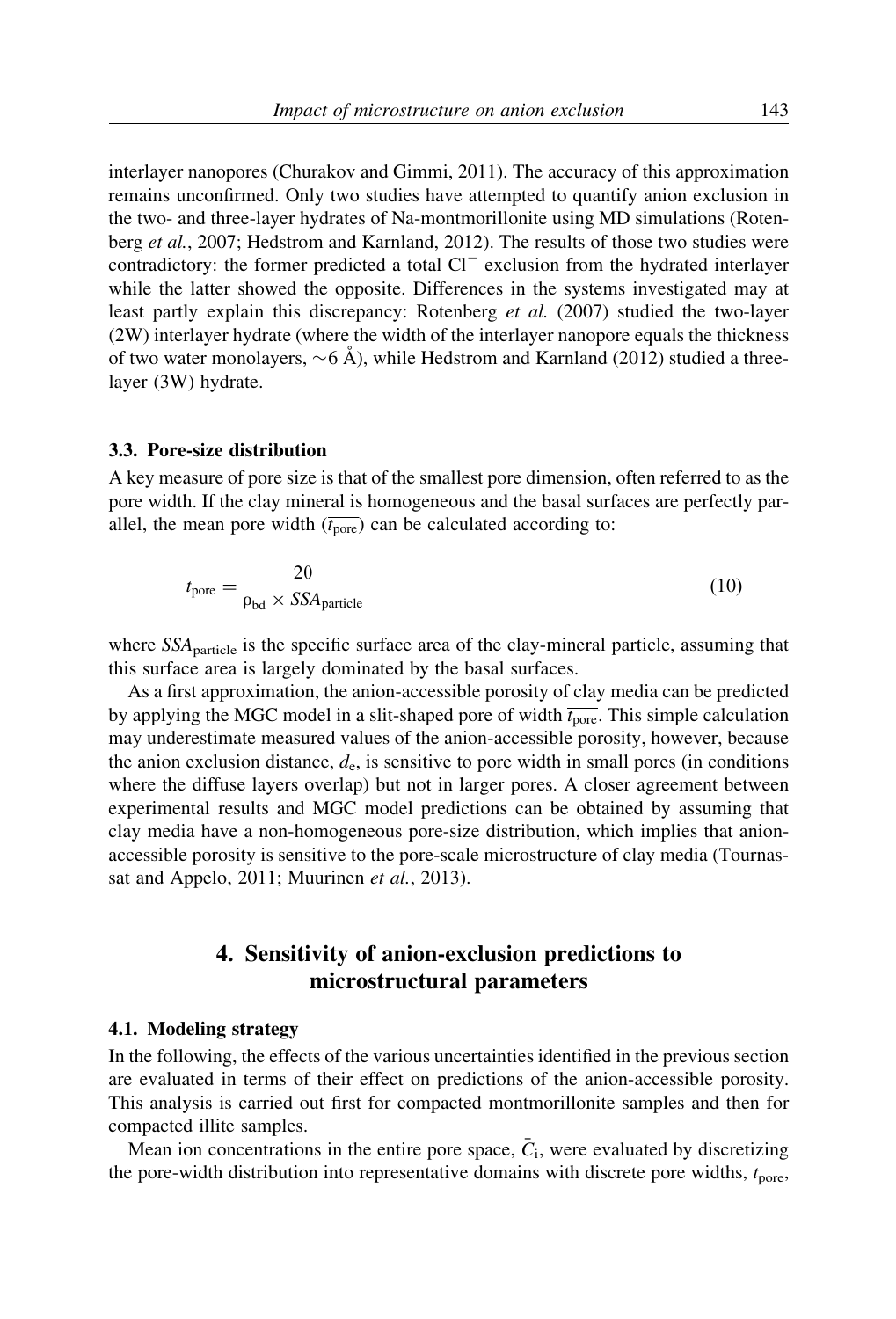with a probability of presence  $P(t_{\text{pore}})$ , calculating the mean concentration  $\bar{c}_i(t_{\text{pore}})$  in each of these domains, and applying the relation:

$$
\bar{C}_{\rm i} = \frac{1}{\bar{t}_{\rm pore}} \sum_{t_{\rm pore}=0}^{t_{\rm pore\,max}} \bar{c}_{\rm i}(t_{\rm pore}) \cdot t_{\rm pore} \cdot P(t_{\rm pore}) \tag{11}
$$

The relative influence of assumptions regarding the distance of closest approach of ions to the surface, the pore-width distribution, and the extent of anion exclusion from the 2W and 3W interlayer spaces was then investigated on selected examples.

### 4.2. Ion-concentration distribution in compacted montmorillonite samples

Two dry bulk densities, 1.30 and 1.60 kg  $dm^{-3}$ , were chosen as case studies for montmorillonite. A specific surface area of  $755 \text{ m}^2 \text{ g}^{-1}$  (Tournassat and Appelo, 2011) was considered together with a specific surface charge density of  $-0.11 \text{ C m}^{-2}$  which corresponds to a cation exchange capacity of  $0.86 \text{ mol}_c \text{ kg}^{-1}$ . The layer-tolayer distances,  $t_{\text{int}}$ , for the 3W and 2W interlayer hydrates (at  $\rho_{\text{bd,mont}} = 1.30$  and 1.60 kg dm<sup>-3</sup>, respectively) were taken from Holmboe et al. (2012) as 19.2  $\AA$  and 16.0 Å. The effective layer thickness was taken as  $9.1\text{ Å}$  according to the calculations presented in previous sections. The corresponding total water-accessible porosity was  $\theta = 0.56$  for  $\rho_{\text{bd,mont}} = 1.30 \text{ kg dm}^{-3}$  and  $\theta = 0.45$  for  $\rho_{\text{bd,mont}} = 1.60 \text{ kg dm}^{-3}$ . Mean anion concentrations in the pore space were calculated using equation 11 after solving the Poisson-Boltzmann equation numerically for each pore width and for two NaCl bulk concentrations ([NaCl]<sub>bulk</sub> = 0.01 and 0.1 mol dm<sup>-3</sup>). Five calculation scenarios were considered: (1) the pore size was homogeneous and the ions can access the same volume as water molecules ('hom.1'); (2) the pore size was homogeneous but the ions were excluded from some of the water volume corresponding to a distance of closest approach of 1  $\AA$  to the clay surfaces ('hom. clos. app.'); (3) same as 2 but with a bimodal pore-size distribution with 95% of the surface attributed to sub-nanometerwide interlayer nanopores ( $S_{ext}$  5%'); (4) same as 3 but with 98% of the surface attributed to the interlayer nanopores ( $S_{ext}$  2%'); and (5) same as 4 but with complete exclusion of anions from the interlayer nanopores ( $S_{ext}$  2% no int.'). Models 3 and 4 are consistent with X-ray diffraction data that indicate that only a very minor fraction of the surface area does not consist of interlayer nanopores in compacted montmorillonite (Holmboe et al., 2012).

The calculation results are reported in Figure 2 in the form of anion-accessible porosity values  $(\theta \cdot \bar{C}_{\text{Cl}}/[\text{NaCl}]_{\text{bulk}})$  together with the range of measured values reported in the literature. Predicted anion-accessible porosities are equally sensitive to model assumptions regarding the distance of closest approach and the accessibility of anions to the interlayer nanopores, but they are most sensitive to the assumed pore-size distribution. Anion-accessible porosity increases significantly as the surface area attributed to interlayer nanopores increases because fewer pores of larger dimension are more favorable to anion accessibility than more pores of smaller dimension. This conclusion echoes the results of Jardat et al. (2009) who showed that, depending on the ionic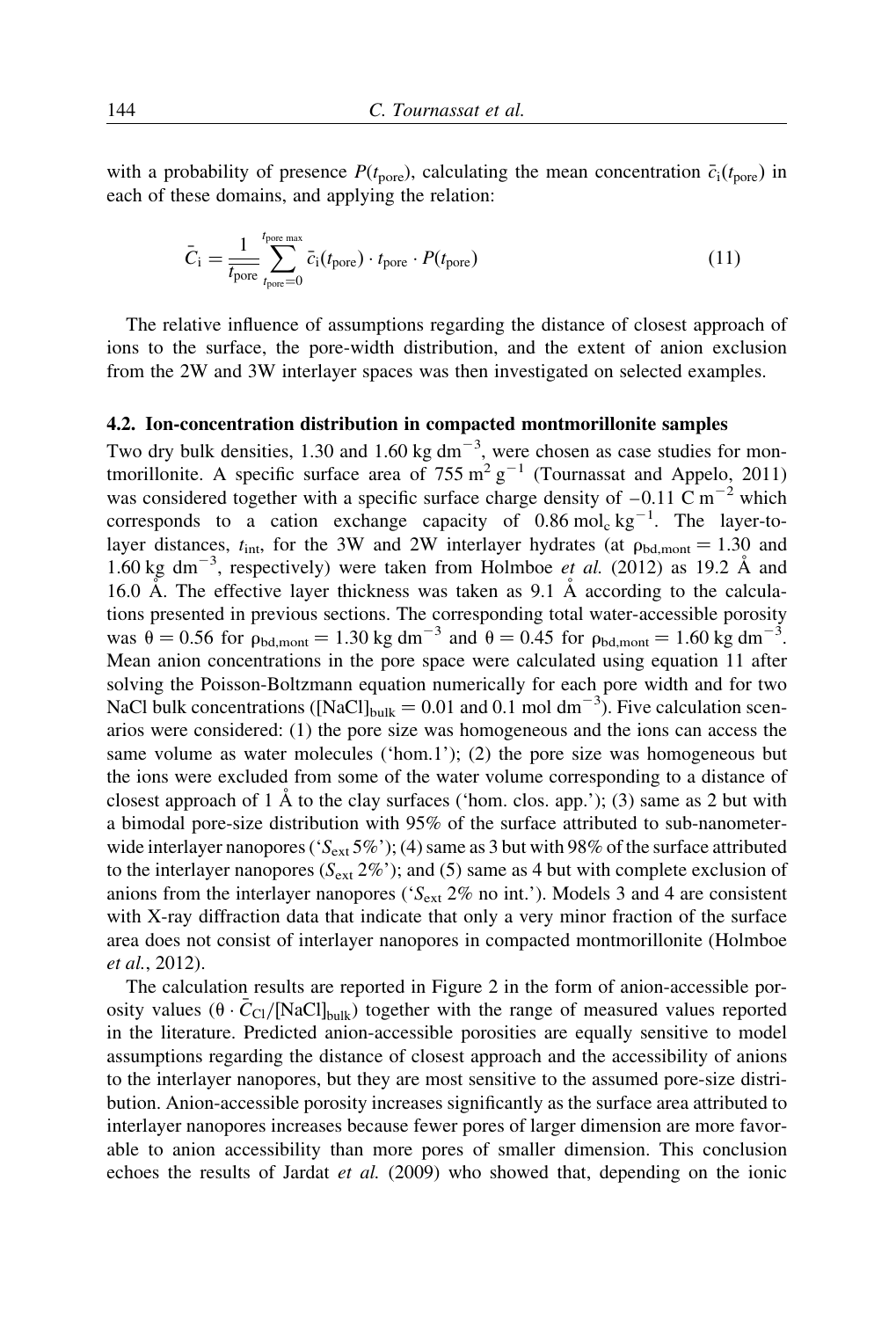strength, the anion exclusion can either be dominated by electrostatic effects (at low ionic strength) or excluded volume effects (at high ionic strength). The present calculations also show that the presence or absence of anions in the 2W and 3W interlayer space cannot be determined solely from available macroscopic-scale measurements unless the pore-size distribution is constrained independently.



Figure 2. Sensitivity of predicted anion-accessible porosities to three model assumptions: the pore-size distribution of compacted clay; the distance of closest approach of ions to the clay surface; and the accessibility of anions to the clay interlayer nanopores. The gray area corresponds to the range of measured values or to the minimum values reported by Tournassat and Appelo (2011).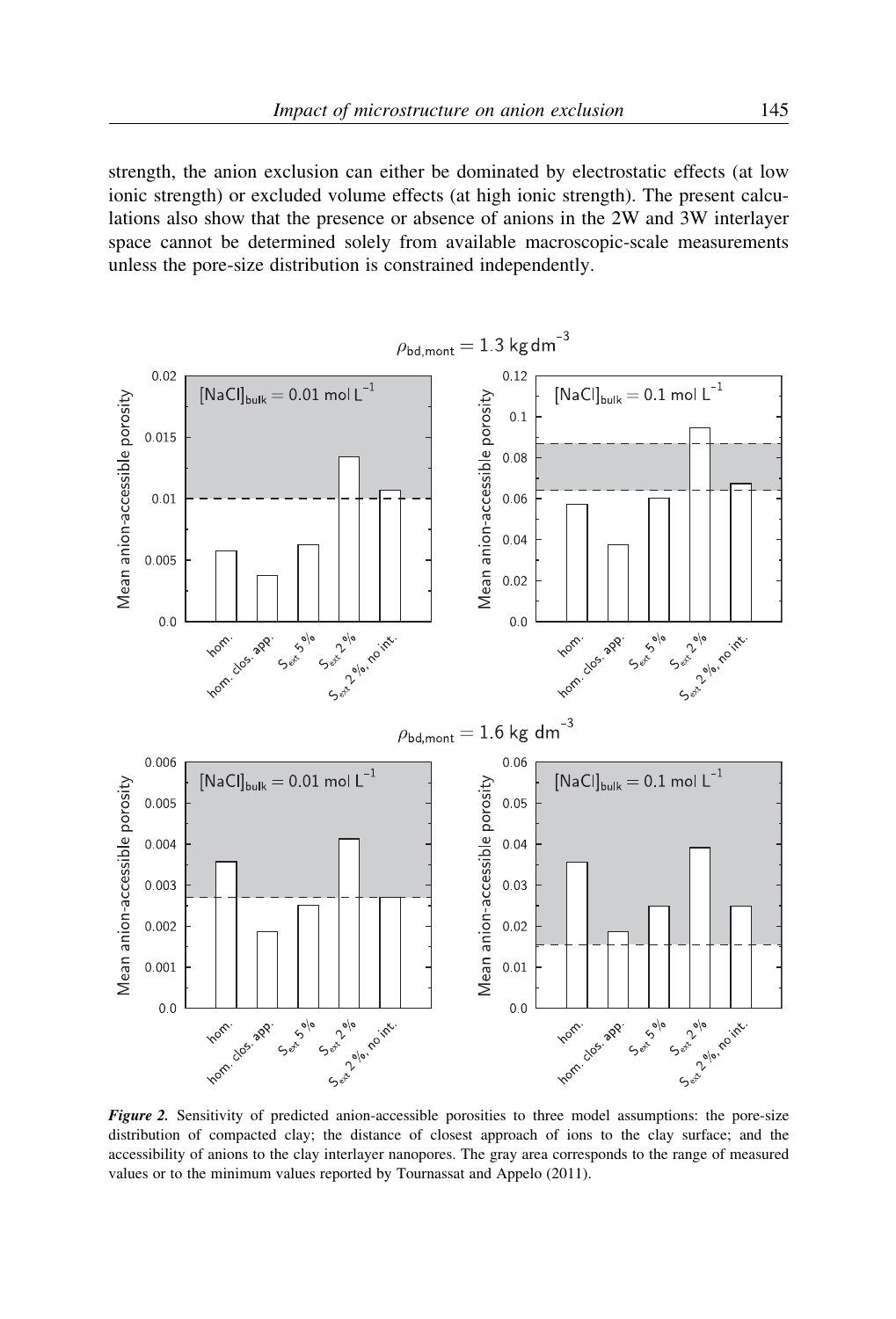#### 4.3. Ion-concentration distribution in compacted illite samples

While the pore-size distribution of compacted montmorillonite cannot be measured currently, recent advances in clay-sample preparation techniques (resin impregnation) and SEM imaging coupled to gas-adsorption techniques can yield accurate data on pore-size distribution in the case of compacted illite, a non-swelling clay mineral (Gaboreau et al., 2016). The resulting pore-size distributions can be used to derive an estimate of the macroscopic-scale anion-accessible porosity. The pore-size distribution obtained for an illite material compacted at 1.7 kg dm<sup>-3</sup> with  $\theta = 0.39$ (Figure 3) was used for anion-accessible porosity predictions. The pore-size



Figure 3. Upper: microstructure of a compacted illite (1.7 kg dm<sup>-3</sup>, data from Gaboreau et al., 2016). (a) 3-D visualization of a region of interest of  $350 \times 350 \times 180$  voxels of the porosity with a voxel resolution size of  $5 \text{ nm} \times 5 \text{ nm} \times 5 \text{ nm}$ . (b) Components of the segmented pore network. (c) Local shape classification from the computed ellipsoid half-axis length. The color palette indicates the  $a/b$  values of the ellipsoid (Brun and Vicente, 2010). Lower left: corresponding pore-width distribution. Lower right: anion-accessible porosity calculation at [NaCl]<sub>bulk</sub> = 0.01 and 0.1 mol L<sup>-1</sup>, and assuming an illite layer density of 2.79 kg dm<sup>-3</sup>, a specific surface area of  $110 \text{ m}^2 \text{ g}^{-1}$ , a specific surface charge density of  $-0.17 \text{ C m}^{-2}$ , and either an homogeneous pore-size distribution (white bars) or the measured pore-size distribution gray bars.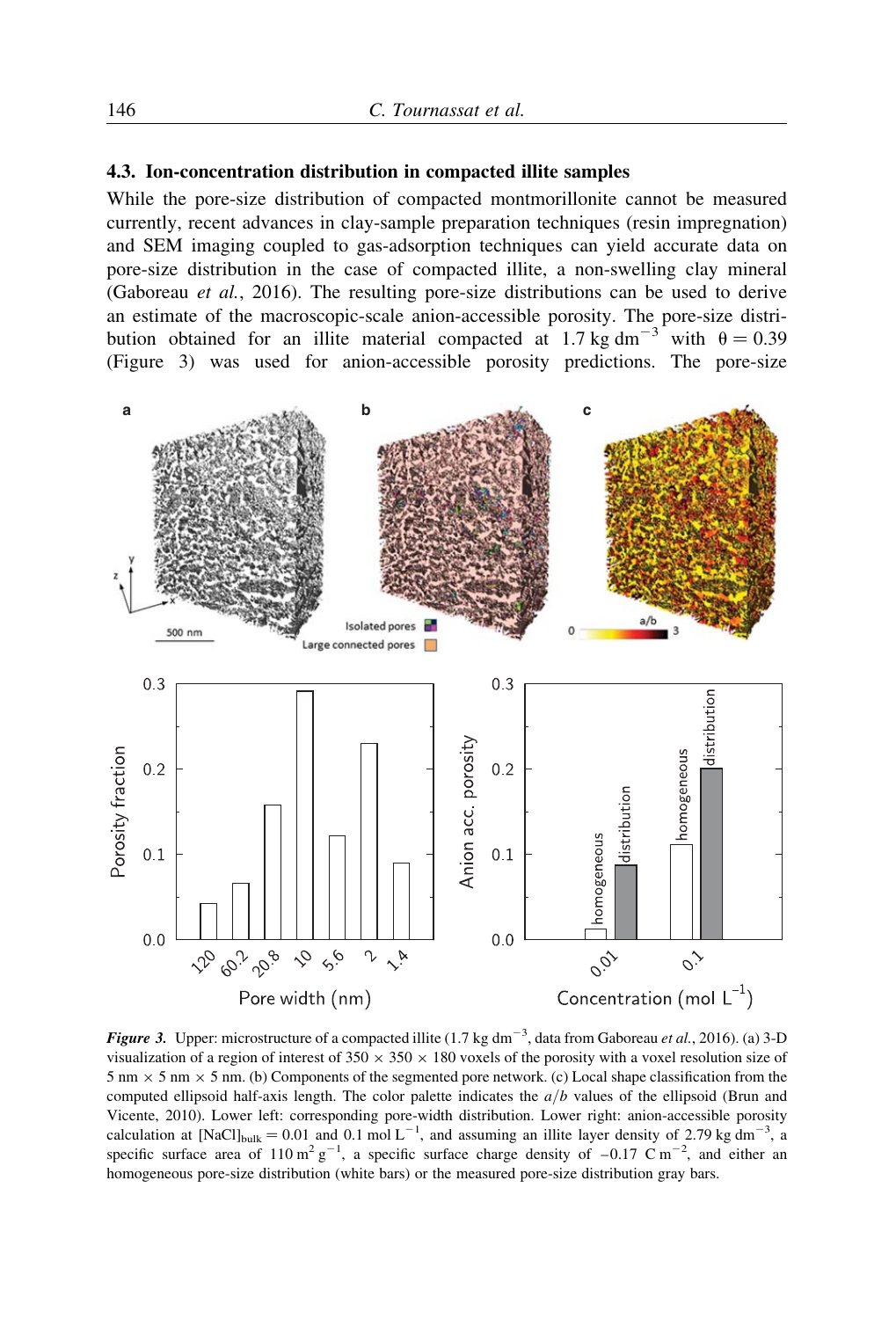distribution was calculated from  $N_2$  adsorption/desorption isotherms and from the analysis (with the assumption of slit-shaped pore geometries) of stacks of images obtained by focused ion beam nanotomography. Mean anion concentrations in the pore space were calculated using equation 11 and the same approach as for the montmorillonite example. As in the case of montmorillonite, anion-accessible porosity is predicted to increase with the heterogeneity of the pore-size distribution (Figure 3): at  $I = 0.01$ , the anion-accessible porosity accounts for  $\sim 3\%$  of the total porosity if pores of homogeneous size are considered, while it accounts for  $\sim$ 22% of the total porosity if the pore-size distribution shown in Figure 3 is taken into account. It is also worth noting that the actual shapes of the pores – from slit-shaped to cylindrical pores – were not considered for this calculation, a factor that could add to the complexity of anion-accessible porosity-data interpretation.

# 5. Conclusions

A sensitivity analysis based on three key parameters that affect model predictions of anion exclusion in clay media highlighted the significant impact of pore-size distribution on anion-accessible porosity. While recent developments in advanced nano-imaging techniques can provide detailed views of the microstructure of non-swelling materials, determination of the microstructure of swelling clays remains a challenge because important additional information must be obtained at the nanometer to sub-nanometer scale. In addition, the accuracy of ion-distribution models such as the MGC model in sub-nanometer-wide interlayer nanopores is not known for compacted clay systems where EDL overlap is important, particularly with regard to anion accessibility to the interlayer space. Clearly, additional insights from MD simulations (into the structure of the EDL and the accessibility to anions of sub-nanometer-wide interlayer nanopores) are needed to better constrain macroscopic scale models. In natural clay rocks, where both swelling and non-swelling clay minerals are present (smectite, illite, and mixedlayer clay minerals), the characterization of the pore-size distribution (from the micrometer to the nanometer scale) and pore shapes is a necessary step to predict accurately the fraction of the pore space that is accessible to anions. Finally, other sources of uncertainty must also be understood better, including the domain of validity of the MGC model for complex electrolyte compositions or high ionic-strength conditions, the effect of the actual pore geometries, and the fraction of the surface charge that is screened by the Stern layer.

### Acknowledgments

The work presented here was supported by the European Atomic Energy Community Seventh Framework Programme [FP7 – Fission – 2009] under grant agreement n°624 249624 Collaborative Project Catclay, from the French ANR SIMISOL project, and by the Director, Office of Science, Office of Basic Energy Sciences,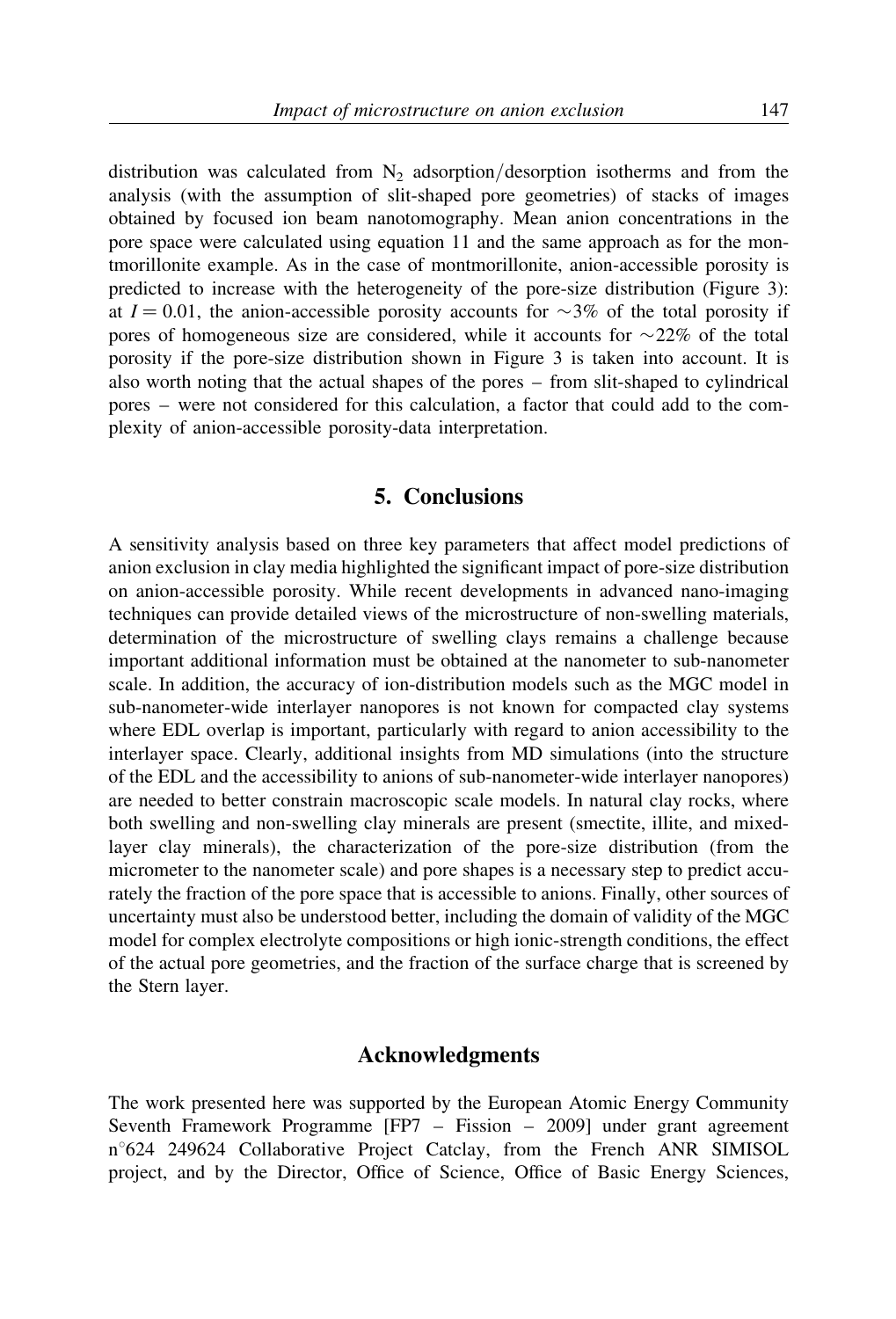Chemical Sciences, Geosciences, and Biosciences Division, of the U.S. Department of Energy under Contract No. DE-AC02-05CH11231. C. Tournassat acknowledges funding from L'Institut Carnot for his visit to the Lawrence Berkeley National Laboratory. The image segmentation calculations were carried out using the public-domain software iMorph (http://imorph.fr/).

### Guest editor: Thorsten Schäfer

The authors and editors are grateful to anonymous reviewers who offered very helpful input and suggestions. A list of all reviewers is given at the end of the Preface for this volume.

## References

- Altmann, S., Tournassat, C., Goutelard, F., Parneix, J.C., Gimmi, T., and Maes, N. (2012) Diffusion-driven transport in clayrock formations. Applied Geochemistry, 27, 463–478.
- Bourg, I.C., and Sposito, G. (2011) Molecular dynamics simulations of the electrical double layer on smectite surfaces contacting concentrated mixed electrolyte (NaCl-CaCl<sub>2</sub>) solutions. Journal of Colloid and Interface Science, 360, 701–715.
- Brun, E. and Vicente, J. (2010) Volumetric segmentation of trabecular bone into rods and plates: a new method based on local shape classification. In: SPIE Medical Imaging. International Society for Optics and Photonics, 76234O.
- Bu, W., Vaknin, D., and Travesset, A. (2006) How accurate is Poisson-Boltzmann theory for monovalent ions near highly charged interfaces? Langmuir, 22, 5673–5681.
- Carnie, S.L. and Torrie, G.M. (1984) The statistical mechanics of the electrical double layer. Pp. 141–253 in: Advances in Chemical Physics, 56 (I. Prigogine and S.A. Rice, editors). John Wiley & Sons, Inc., New York.
- Churakov, S.V. and Gimmi, T. (2011) Up-scaling of molecular diffusion coefficients in clays: A two-step approach. The Journal of Physical Chemistry C, 115, 6703–6714.
- Descostes, M., Blin, V., Bazer-Bachi, F., Meier, P., Grenut, B., Radwan, J., Schlegel, M.L., Buschaert, S., Coelho, D., and Tevissen, E. (2008) Diffusion of anionic species in Callovo-Oxfordian argillites and Oxfordian limestones (Meuse/Haute-Marne, France). Applied Geochemistry, 23, 655–677.
- Gaboreau, S., Robinet, J.-C., and Prêt, D. (2016) Optimization of pore network characterization of compacted clay materials by TEM and FIB/SEM imaging. Microporous and Mesoporous Materials, 224, 116–128.
- Glaus, M.A., Frick, S., Rosse, R., and Van Loon, L.R. (2010) Comparative study of tracer diffusion of HTO,  $Na-22(+)$  and Cl-36(-) in compacted kaolinite, illite and montmorillonite. Geochimica et Cosmochimica Acta, 74, 1999–2010.
- Greathouse, J.A. and Cygan, R.T. (2006) Water structure and aqueous uranyl(VI) adsorption equilibria onto external surfaces of beidellite, montmorillonite, and pyrophyllite: Results from molecular simulations. Environmental Science & Technology, 40, 3865–3871.
- Hedström, M. and Karnland, O. (2012) Donnan equilibrium in Na-montmorillonite from a molecular dynamics perspective. Geochimica et Cosmochimica Acta, 77, 266–274.
- Henderson, D. and Boda, D. (2009) Insights from theory and simulation on the electrical double layer. Physical Chemistry Chemical Physics, 11, 3822–3830.
- Holmboe, M., Wold, S., and Jonsson, M. (2012) Porosity investigation of compacted bentonite using XRD profile modeling. Journal of Contaminant Hydrology, 128, 19–32.
- Holmboe, M. and Bourg, I.C. (2014) Molecular dynamics simulations of water and sodium diffusion in smectite interlayer nanopores as a function of pore size and temperature. The Journal of Physical Chemistry C, 118, 1001–1013.
- Jacquier, P., Hainos, D., Robinet, J.-C., Herbette, M., Grenut, B., Bouchet, A., and Ferry, C. (2013) The influence of mineral variability of Callovo-Oxfordian clay rocks on radionuclide transfer properties. Applied Clay Science, 83, 129–136.